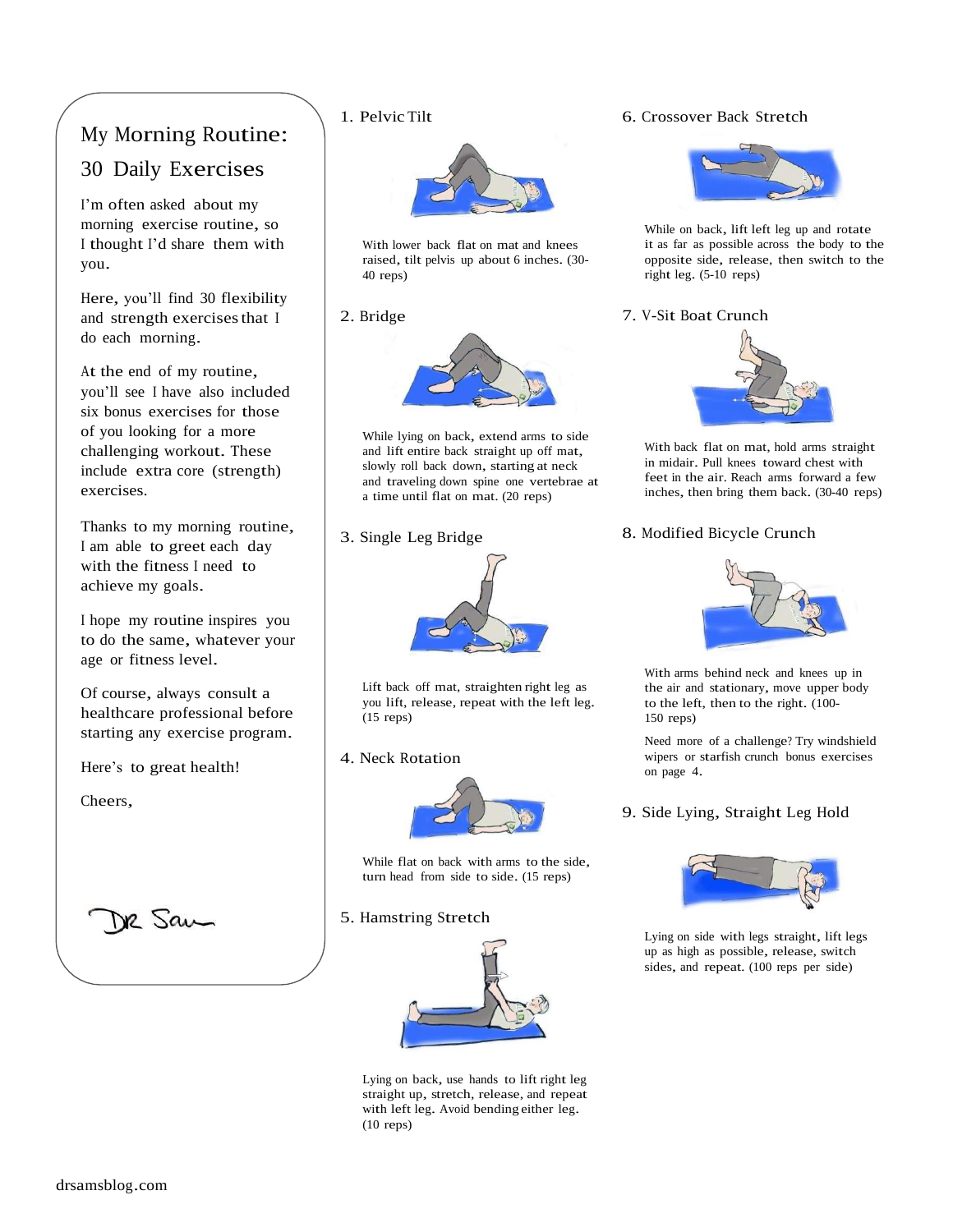## 10. Knee Crossover Stretch



Lying on back, hook right leg over left knee, push leg to the side for <sup>a</sup> stretch, hold for <sup>10</sup> seconds, switch legs, and repeat on left side. (1 rep per side)

## 11. Modified Crossover Back Stretch



While on back, cross right knee over body and hold with left hand for resistance. At the same time, hold right hand to head and turn to the right, trying to touch elbow to the side, release and switch sides. (5-6 reps per side)

## 12. Single Leg Bicycle Pedal



Lying on back, put <sup>a</sup> resistance band around right foot and raise leg. Peddle right leg to the left, middle and right, switch to left leg and repeat. (30-40 pedals per side)

Note: As you can see above, my morning exercise routine incorporates resistance bands. These bands are easy to pack, so I'm ready to work out even when on the road.

<sup>I</sup> use two resistance bands: a black band with handles and a green band without handles. The color indicates the level of resistance. Here's the typical breakdown:

- Yellow: light resistance
- Green: medium resistance
- Red: medium/heavy resistance
- Blue: heavy resistance
- Black: ultra-heavy resistance

## 13. Single Leg Lift 3-Direction Stretch



Lying on back with legs straight, put a resistance band around right foot and pull right leg in the air, keeping it straight. Stretch slowly towards upper body in three directions (left, middle and right), then repeat with left leg. (25 reps per leg)

#### 14. Double Leg Lift



Lying on back, put <sup>a</sup> resistance band around feet and pull straight legs towards upper body. Bring legs as close to head as possible, then release. (1 rep, holding for a count of 100)

## 15. Kneeling Clam



Wrap a resistance band around knees and tie <sup>a</sup> knot. With hands and knees on mat, keep back flat, feet stay together while knee lifts up (approximately 45 degrees and back to floor  $= 1$  rep). (50 reps per leg)

## 16. Lower Back Hyperextension



Lying face down on stomach with arms to the side, lift head, chest, arms and feet off mat. Don't forget to breathe! (1 rep, holding for a count of 50)

#### 17. Lower Back Extension



While lying down on stomach with hands over head, lift head, chest and feet off mat. Don't forget to breathe! (1 rep, holding for a count of 50)

### 18. Up-Dog Extension



Lying flat on stomach, push upper body up off the mat to get <sup>a</sup> slight back bend, release. (25 reps)

## 19. Child's Pose Shoulder Stretch



Start in child's pose, reach left arm under body as far as you can and push down towards the mat putting a little pressure or weight for a deeper stretch. Release and repeat with the right arm. (1 rep per side)

#### 20. Elbow Plank



Lying face down on mat, lift body up off the mat with <sup>a</sup> straight back, prop up on elbows and toes. (1 rep, holding for a count of 100)

Need more of a challenge? See the bonus plank variation exercises on page 4.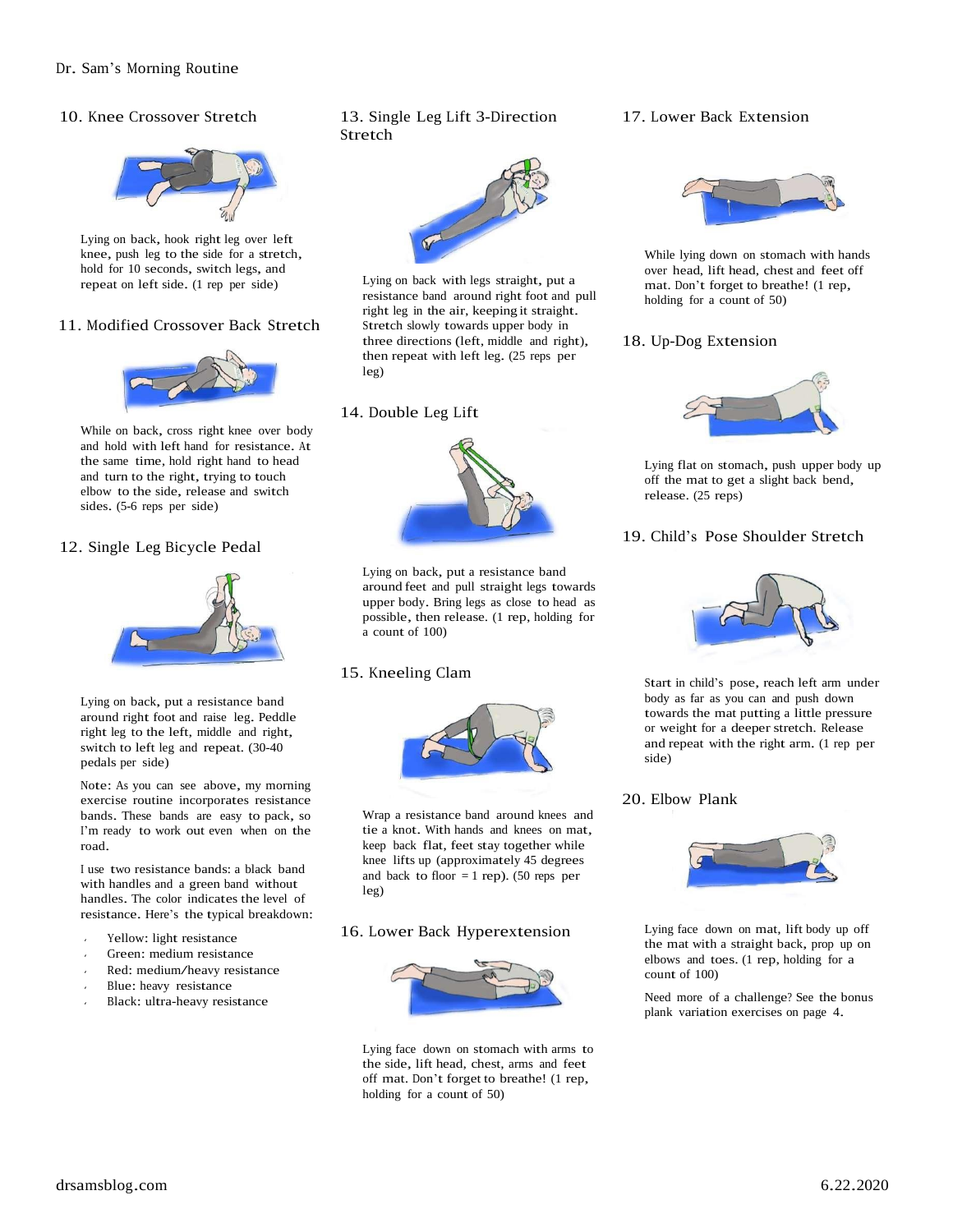## Dr. Sam's Morning Routine

## 21. Modified Pushup



Modified push up with knees on mat. (10 to <sup>15</sup> pushups, then move hands forward 6 inches to make it more difficult for another <sup>10</sup> to <sup>15</sup> pushups).

## 22. Kneeling Hip Flexor Stretch



Kneel on right knee with toes down. Place left leg in front aligning knee with ankle of right foot. Place hands on left thigh. While keeping upright, press hips forward until tension in front of right thigh is felt. Hold for <sup>30</sup> seconds. Switch sides and repeat with the other leg. (1 rep per leg)

## 23. Anterior Chest Stretch



Stand tall and grab end of resistance band with hands. Place extended arms straight out in front of body and stretch extended arms out to side. (10-15 reps)

Take time every day to live, laugh, love – and exercise.

## 24. Bicep Curl



Using <sup>a</sup> resistance band with handles, step on the band and grasp the handles in each hand with palms facing up for bicep curls. (15 reps)

#### 25. Bicep with Forearm Curl



Using <sup>a</sup> resistance band, stand on it and grab handles in each hand. Hold handles with palms facing down to engage forearms during the curl. (15 reps)

## 26. Single Arm Overhead Triceps Extension



Stand straight and hold one resistance band handle behind back. Grab other handle, stretch band over shoulder and extend arm, release and repeat with other arm. (15 reps per arm]

## 27. Band Shoulder Press



Using my resistance band, <sup>I</sup> step on one end, grab one handle with both hands and stretch up, fully extending my arms upward, then release (10 reps)

#### 28. Toe Touch Stretch



Stand on mat and stretch forward to touch toes. Stretch as far as possible, stand back up, then repeat (6 reps)

#### 29. Single Leg Balance



Extend arms out to sides, lift right leg off floor, balance on left leg for <sup>30</sup> seconds, switch sides. (1 rep per leg)

#### 30. Child's Pose Kneeling Stretch



Kneel on mat, bow down and extend arms straight out in front of you (similar to the yoga position child's pose), hold for <sup>3</sup> to <sup>4</sup> minutes. While there, think of your blessings. You are now done!  $\Box$  (1 rep)